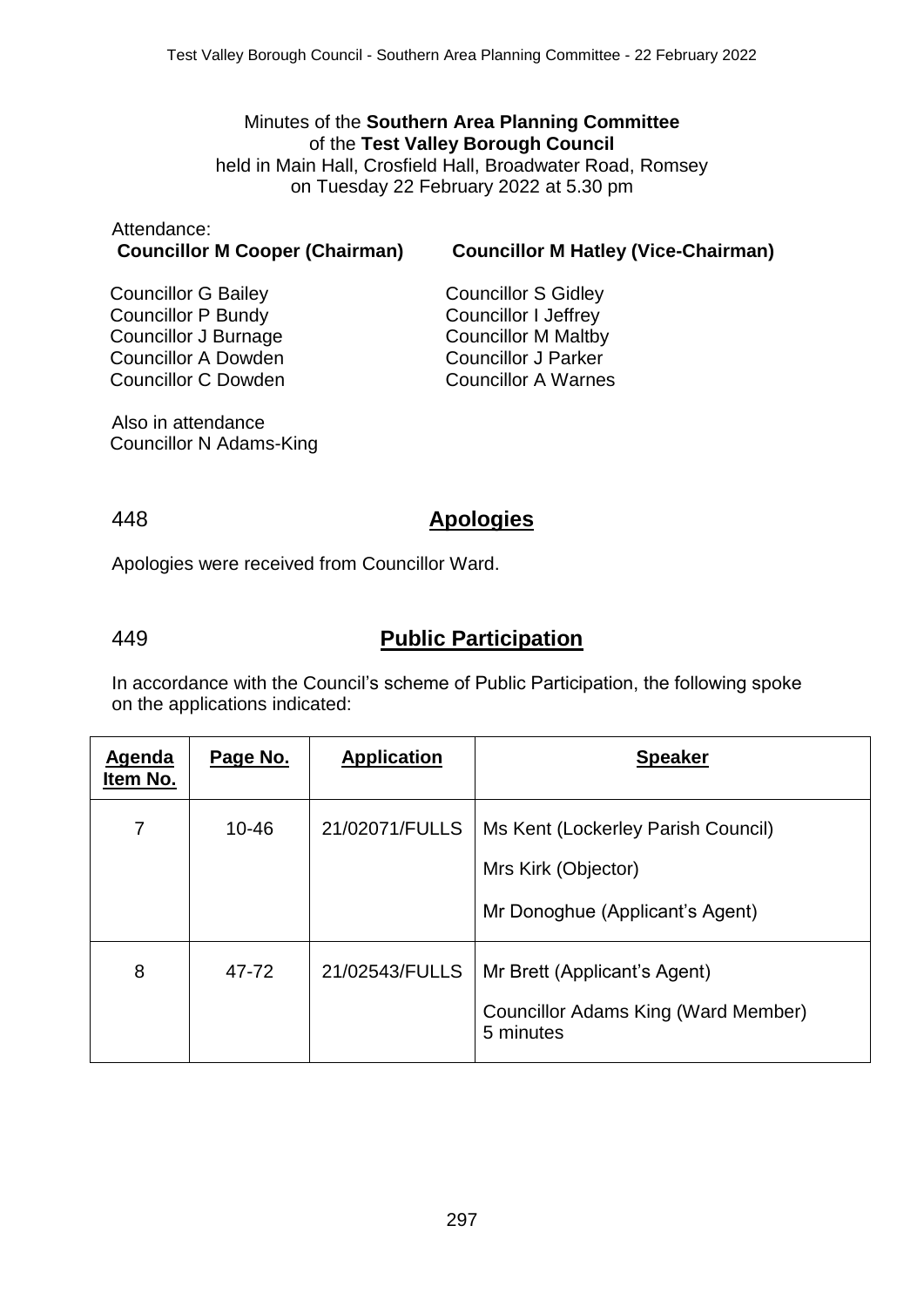# 450 **Declarations of Interest**

There were no declarations of interest.

# 451 **Urgent Items**

There were no urgent items to consider.

### 452 **Minutes**

#### **Resolved:**

**That the minutes of the meeting held on 11 January 2022 be confirmed and signed as a correct record.**

## 453 **Schedule of Development Applications**

#### **Resolved:**

**That the applications for development, as set out below, be determined as indicated.**

# 454 **21/02071/FULLS - 12.07.2021**

| <b>APPLICATION NO.</b>  | 21/02071/FULLS                                                |
|-------------------------|---------------------------------------------------------------|
| <b>APPLICATION TYPE</b> | <b>FULL APPLICATION - SOUTH</b>                               |
| <b>REGISTERED</b>       | 12.07.2021                                                    |
| <b>APPLICANT</b>        | Mr M Blackledge                                               |
| <b>SITE</b>             | Erlcombe, Butts Green, Lockerley, SO51 0JG,                   |
|                         | <b>LOCKERLEY</b>                                              |
| <b>PROPOSAL</b>         | Erection of a 4 bedroom dwelling with sewage                  |
|                         | treatment plant and associated soft and hard                  |
|                         | landscaping                                                   |
| <b>AMENDMENTS</b>       | Received on 07.12.2021:                                       |
|                         | • Additional package treatment plant specification<br>details |
|                         | Received on 16.10.2021:                                       |
|                         | Drawings reflecting an amended design                         |
| <b>CASE OFFICER</b>     | Mr Graham Melton                                              |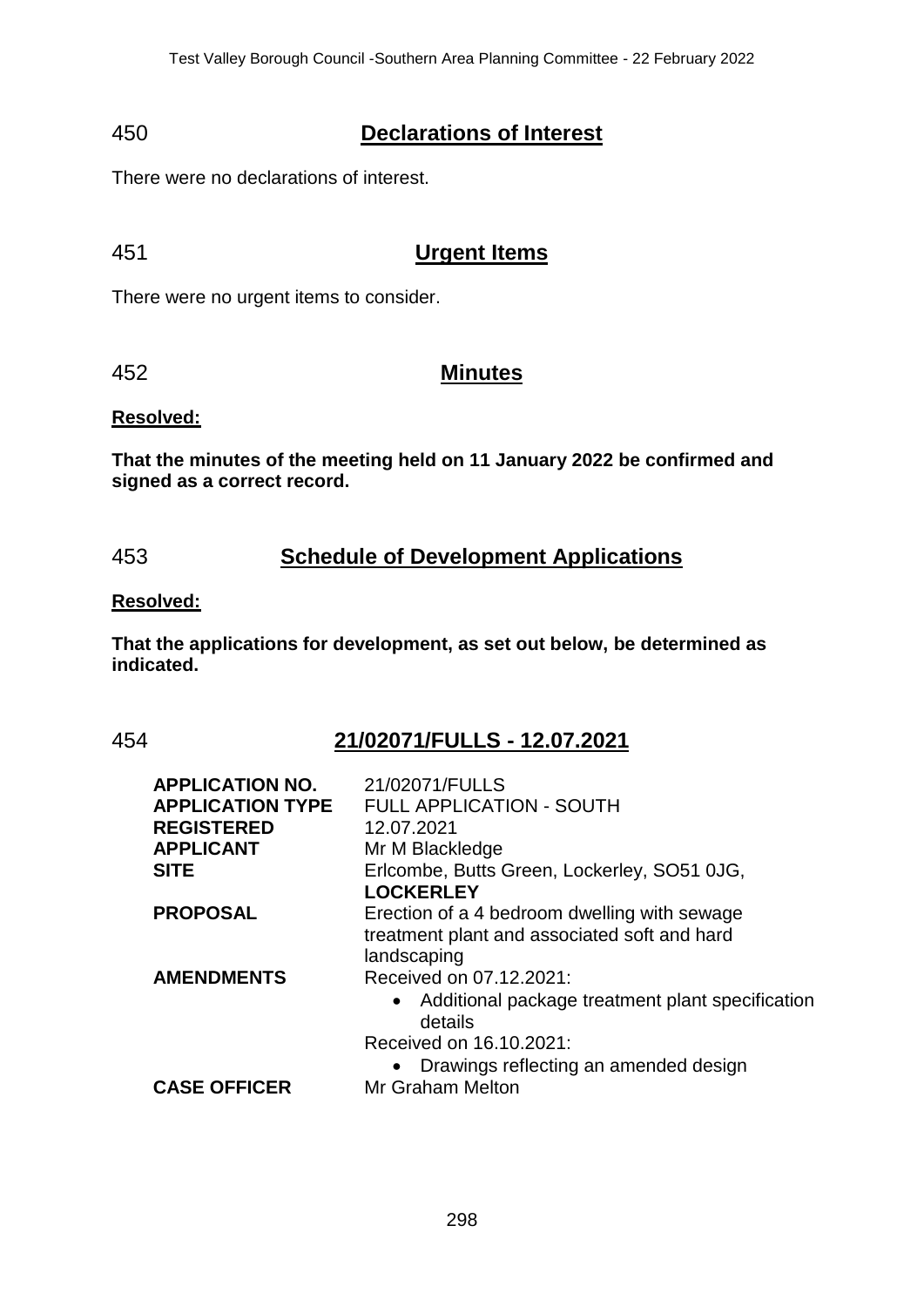### **REFUSED for the reasons:**

- **1. The proposed development would, by virtue of the proximity of the blank, two storey gable end of the proposed dwelling in relation to the relatively short rear garden of "Bowmans" result in an unacceptable feeling of enclosure that would have an overbearing impact to occupiers of that property. The proposal would therefore result in an adverse effect on the living conditions of the occupiers of "Bowmans" contrary to Policy LHW4 of the Test Valley Borough Revised Local Plan (2016).**
- **2. The proposed development would give rise to an adverse effect on the living conditions of future occupiers of the proposed dwelling – compromising the levels of privacy to a significant area of private garden i.e. the patio area to the rear of the property, as viewed from the first floor windows of the property known as "Crispins". The proposal would fail to provide suitable private open space to serve the needs of likely occupants contrary to policy LHW4 of the Test Valley Borough Revised Local Plan (2016).**
- **3. The proposed development by means of its nature, location and scale could have likely significant effects upon the nearby Solent and Southampton Water European Designated Site which is designated for its conservation importance. In the absence of information relating to the development achieving nutrient neutrality or onsite/off site mitigation, the applicant has failed to satisfy the Council that the proposal would not adversely affect the special interest of the Solent and Southampton Water European Designated Site, therefore the application is contrary to Policies COM2 and E5 of the adopted Test Valley Borough Revised Local Plan (2016) and the Conservation of Habitats and Species Regulations 2017 (as amended).**
- **4. The site lies within close proximity to the New Forest SPA which is designated for its conservation importance. In the absence of a legal agreement, the application has failed to secure the required mitigation measures, in accordance with the Council's adopted 'New Forest SPA Mitigation - Interim Framework'. As such, it is not possible to conclude that the development would not have an in-combination likely significant effect on the interest features of this designated site, as a result of increased recreational pressure. The proposed development is therefore contrary to the Council's adopted 'New Forest SPA Mitigation - Interim Framework', Policies COM2 and E5 of the adopted Test Valley Borough Revised Local Plan (2016) and the Conservation of Habitats and Species Regulations 2017 (as amended).**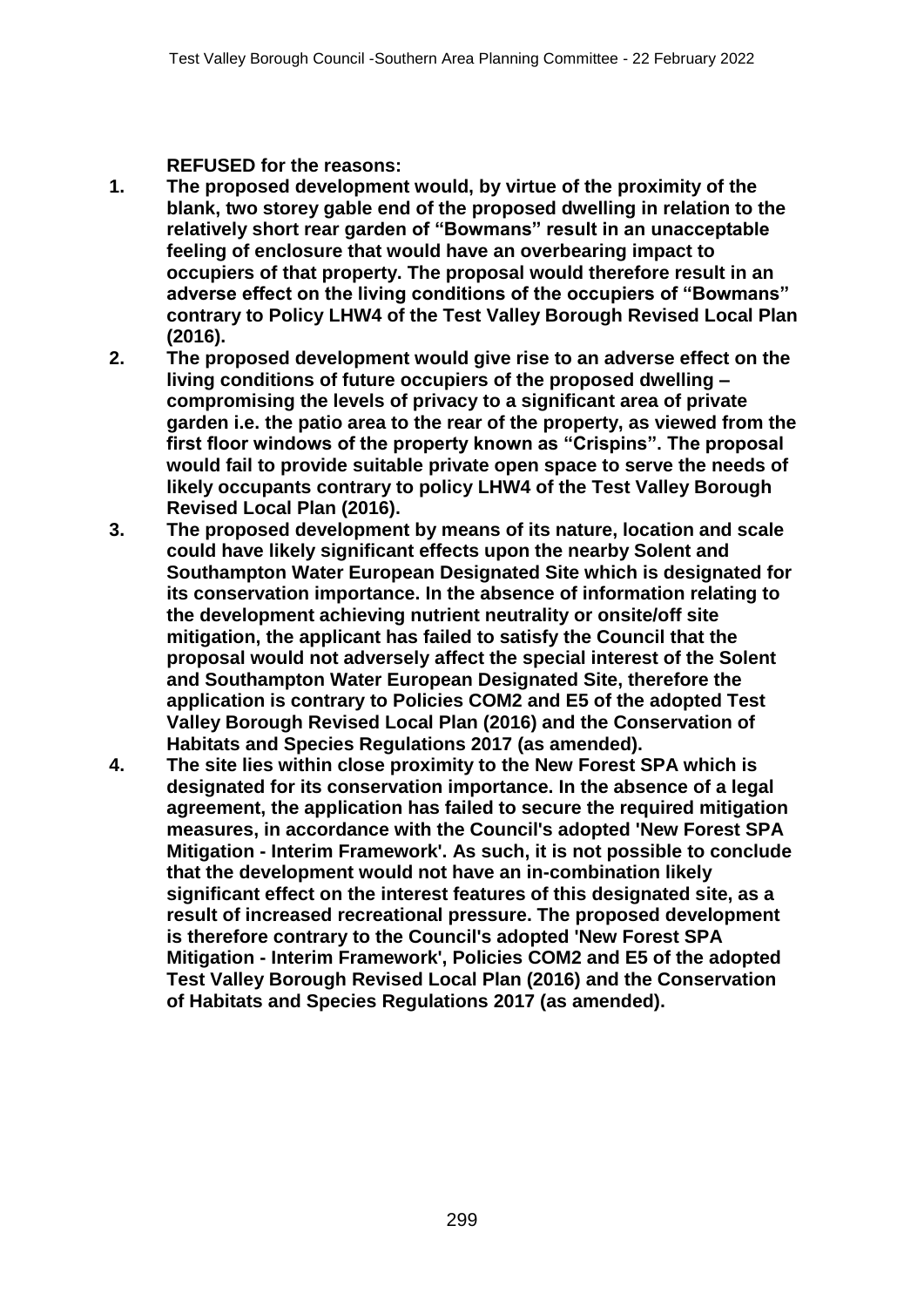# 455 **21/02543/FULLS - 03.09.2021**

| <b>APPLICATION TYPE</b><br><b>REGISTERED</b><br><b>APPLICANT</b><br><b>SITE</b> | FULL APPLICATION - SOUTH<br>03.09.2021<br>Mr Mark Richards, Zelda Investments Ltd<br>The Hedges, Chapel Lane, Timsbury, SO51 0NW, |
|---------------------------------------------------------------------------------|-----------------------------------------------------------------------------------------------------------------------------------|
|                                                                                 | <b>MICHELMERSH AND TIMSBURY</b>                                                                                                   |
| PROPOSAL                                                                        | Erection of two detached dwellings on vacant garden<br>plot with existing access                                                  |
| <b>AMENDMENTS</b>                                                               | • Additional ecological information received<br>24/11/2021                                                                        |
| <b>CASE OFFICER</b>                                                             | • 'Design Thesis' received 07/01/2022<br>Mrs Sarah Appleton                                                                       |

**Delegated to the Head of Planning and Building subject to the completion of a legal agreement which secures the following:**

- **• New Forest SPA mitigation (recreational pressure)**
- **• Solent SPA mitigation (nitrates)**

**then PERMISSION subject to:**

- **1. The development hereby permitted shall be begun within three years from the date of this permission. Reason: To comply with the provision of Section 91 of the Town and Country Planning Act 1990 as amended by Section 51 of the Planning and Compulsory Purchase Act 2004.**
- **2. The development hereby permitted shall not be carried out except in complete accordance with the details shown on the submitted plans, numbers:**
	- **P121 – Site Location & Block Plan**

**P122 – Site Layout**

- **P123 – Plot 1 Elevations**
- **P124 – Plot 1 Floor Plans**
- **P125 – Plot 2 Elevations**
- **P126 – Plot 2 Floor Plans**

**P129 – Roof Plans**

**P134 – Parking Layout** 

**Reason: For the avoidance of doubt and in the interests of proper planning.**

**3. Notwithstanding the submitted details no development shall take place above DPC level of the development hereby permitted until samples and details of the materials to be used in the construction of all external surfaces hereby permitted have been submitted to and approved in writing by the Local Planning Authority. Development shall be carried out in accordance with the approved details.**

**Reason: To ensure the development has a satisfactory external appearance in the interest of visual amenities in accordance with Test Valley Borough Revised Local Plan (2016) Policy E1.**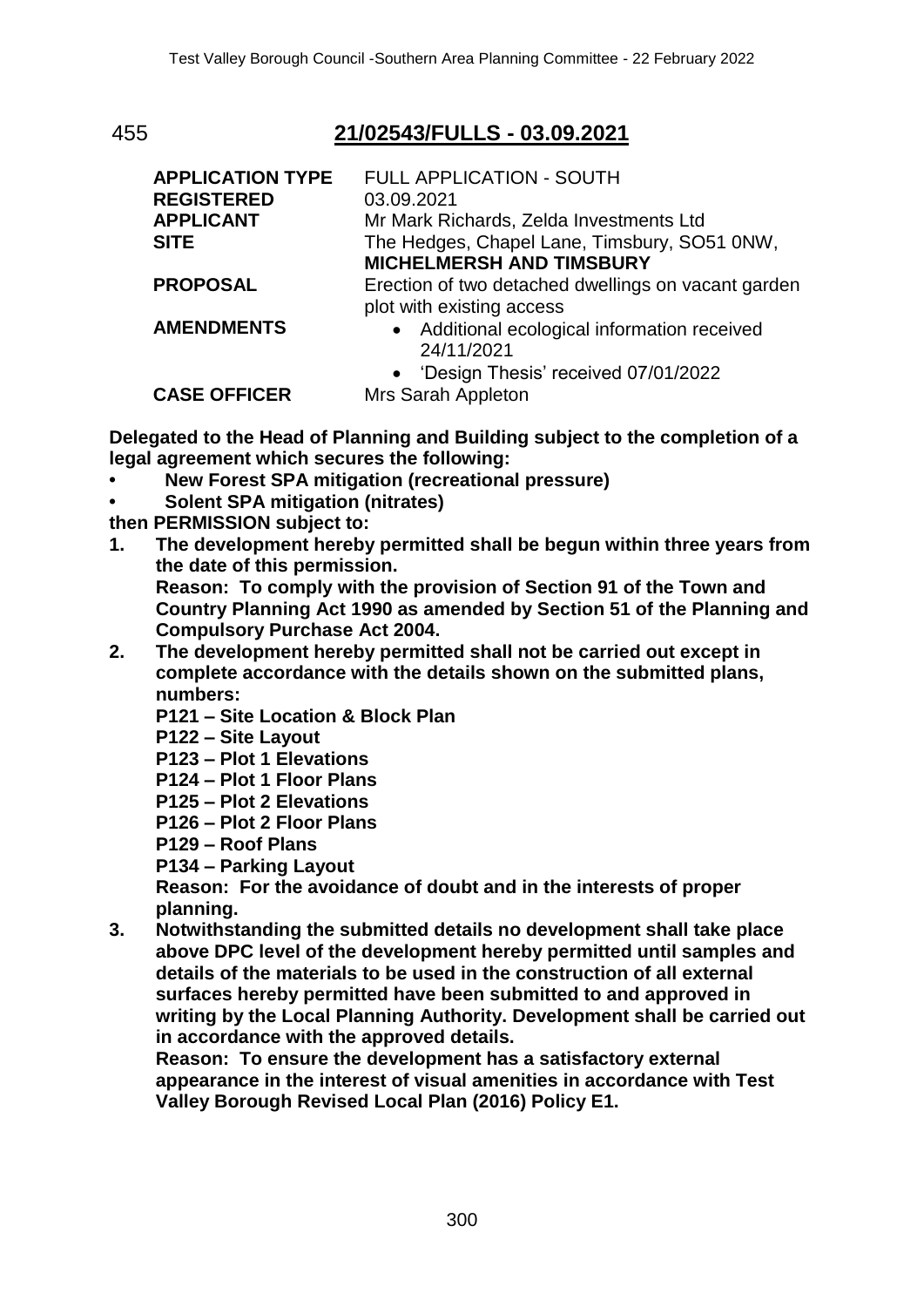**4. Notwithstanding the submitted details, no development shall take place above DPC level of the development hereby permitted until full details of hard and soft landscape works have been submitted to and approved in writing by the Local Planning Authority. Hard landscaping details shall include information on treatment of the entrance/gateway, external lighting and driveway materials. Soft landscape details shall include: planting plans; written specifications (including cultivation and other operations associated with plant and grass establishment); schedules of plants, noting species, plant sizes and proposed numbers/densities. Details shall also be submitted detailing the proposed implementation and maintenance/management of the landscaping. The development shall be carried out in accordance with the approved details.** 

**Reason: To improve the appearance of the site and enhance the character of the development in the interest of visual amenity, to contribute to the character of the local area and in the interests of surrounding residential amenities in accordance with Test Valley Borough Revised Local Plan (2016) Policies E1, E2 and E8.**

**5. The roof light on the west roof slope of plot 1 shall be fitted with obscure glazing and shall be non-opening unless the parts of the roof light which can be opened are more than 1.7 metres above the floor of the room in which the roof light is installed in accordance with details which, prior to the fitting of the roof light shall be submitted to and approved in writing by the Local Planning Authority. The roof light shall thereafter be retained as such at all times.** 

**Reason: To protect the amenity and privacy of the adjoining occupiers in accordance with Test Valley Borough Revised Local Plan (2016) Policy LWH4.**

- **6. Notwithstanding the provisions of the Town and Country Planning (General Permitted Development) Order 2015 (or any order revoking and re-enacting that Order with or without modification), no windows/dormer windows/roof lights in the west elevation of plot 1 hereby permitted [other than those expressly authorised by this permission] shall be constructed. Reason: In order that the Local Planning Authority can exercise control in the locality in the interest of the local amenities in accordance with Test Valley Borough Revised Local Plan (2016) Policy LHW4.**
- **7. The development shall not be occupied until space has been laid out and provided for the parking and manoeuvring of vehicles to enable them to enter and leave the site in a forward gear in accordance with the approved plan and this space shall thereafter be reserved for such purposes at all times.**

**Reason: In the interests of highway safety in accordance with Test Valley Borough Revised Local Plan (2016) Policy T1**

**8. The development shall be undertaken in full accordance with Section 4 of the Ecological Appraisal (Cherry Tree Ecology Ltd 23 November 2021). Reason: In the interests of safeguarding protected species in accordance with Test Valley Borough Revised Local Plan (2016) Policy E5.**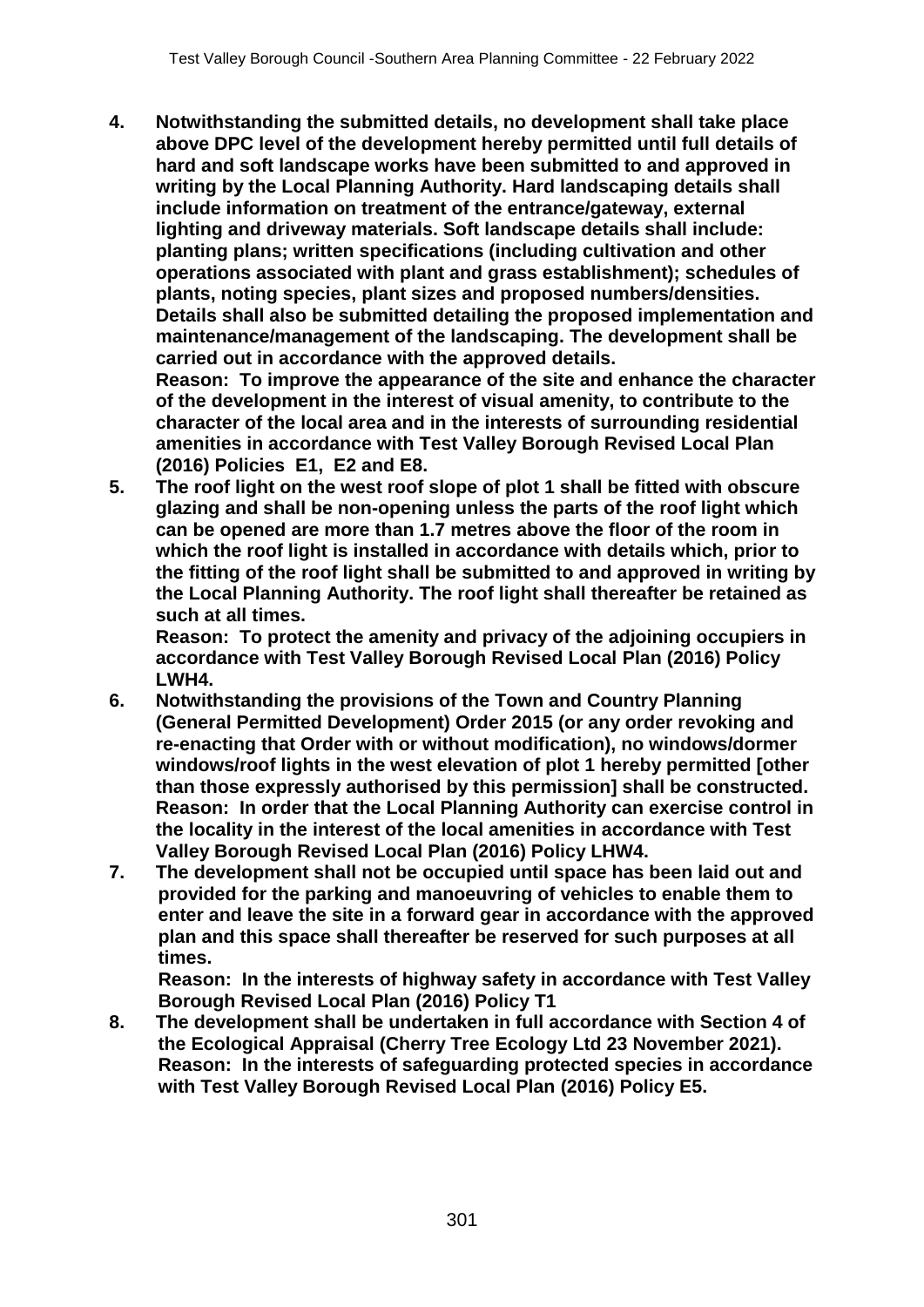**9. Following the post monitoring surveys (as described in section 4.63 of the Update Ecological Appraisal (Cherry Tree Ecology, 23 November 2021), a report shall be submitted in year 1 and year 3 post-construction by an ecologist to the Local Planning Authority for written approval, confirming that the proposed great crested newt compensatory measures are in place and are effective.**

**Reason: In the interests of safeguarding protected species in accordance with Test Valley Borough Revised Local Plan (2016) Policy E5.**

- **10. No development shall take place until the pond, proposed to be created at the adjacent site at Wealden has been created and is available to be used as habitat for Great Crested Newts in full accordance with the submitted Update Ecological Appraisal (Cherry Tree Ecology, 23 November 2021). Reason: In the interests of safeguarding protected species in accordance with Test Valley Borough Revised Local Plan (2016) Policy E5.**
- **11. Prior to the commencement of development plans and cross sections of the existing and proposed ground levels of the development and boundaries of the application site, including details of the height of the ground floor slab and damp proof course level, shall be submitted to and approved by the Local Planning Authority. Development shall be undertaken in accordance with the approved details. Reason: To ensure satisfactory relationship between the new development and the adjacent buildings, amenity areas and trees in accordance with Policies E1 and E2 of the Test Valley Borough Revised Local Plan (2016).**

**OR**

**Delegated to the Head of Planning and Building in the event that a legal agreement securing;**

- **New Forest SPA mitigation (recreational pressure) and;**
- **Solent SPA mitigation (nitrates)**

**has not been completed by 29 April 2022 then REFUSE for the reasons:**

- **1. The site lies within close proximity to the New Forest SPA which is designated for its conservation importance. In the absence of a legal agreement, the application has failed to secure the required mitigation measures, in accordance with the Council's adopted 'New Forest SPA Mitigation - Interim Framework'. As such, it is not possible to conclude that the development would not have an in-combination likely significant effect on the interest features of the designated site, as a result of increased recreational pressure. The proposed development is therefore contrary to the Council's adopted 'New Forest SPA Mitigation - Interim Framework', Policy E5 of the adopted Test Valley Borough Revised Local Plan (2016) and the Conservation of Habitats and Species Regulations 2010 (as amended).**
- **2. The proposed development by means of its nature, location and scale could have likely significant effects upon the nearby Solent and Southampton Water European Designated Site which is designated for its conservation importance. Insufficient information has been submitted with the application to allow the Council to reasonably carry out an appropriate assessment of the application as required under Regulation 63 of the Habitats Regulations. In the absence of information relating to the development achieving nutrient neutrality or onsite/off site mitigation,**